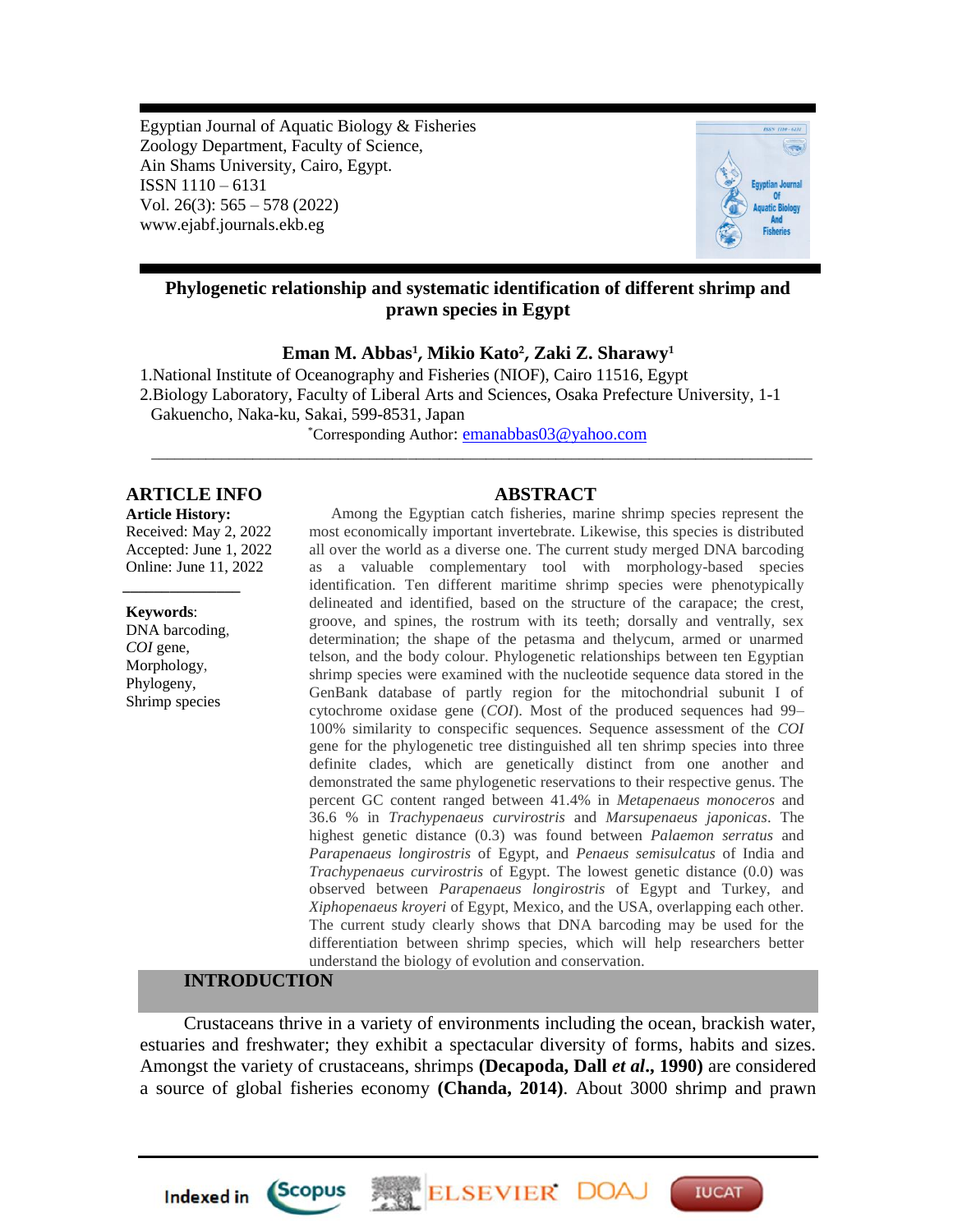species were divided into four main categories (Penaeoidea, Caridea, Sergestoidea and Stenopodidea).

The superfamily Penaeoidea, with five families (Penaeidae, Solenoceridae, Aristeidae, Sergestidae, and Sicynoiidae) with approximately 26 genera and 205 species, has the most commercial species **(Sharawy** *et al***., 2017)**. Identification of the crustacean species traditionally stands for morphological characteristics. Though, because of its wide variety and morphological similarities, shrimp can be difficult to identify through morphological characteristics alone in many cases **(Hebert** *et al***., 2003)**. Morphological features for crustacean species identification are sometimes ineffective and misleading for many reasons, such as the shrimp stages that can lead to incorrect species identification **(Rajkumar** *et al***., 2015)**, and the rough handling which causes damage to the shrimp species, giving ambiguous morphological identification **(Rajkumar** *et al***., 2015)**. In addition, shrimp species, like most of the other crustaceans, can change their colour during the molting process; thus, sometimes it is difficult to distinguish between the different species **(CSIRO, 2013)**. However, molecular identification represented in DNA barcoding can overcome those problems. Yet, the molecular identification of the species correctness depends upon the reliability and whole reference database **(Chang** *et al***., 2017)**. Distinctive DNA markers have been utilized in various taxa. **Bingpeng** *et al***. (2018)** evidenced the advantage of DNA barcoding technology compared to the traditional morphological classification where: (1) DNA barcoding can assist in correctly discriminating species that have highly similar morphological features. (2) Using DNA barcoding can differentiate the species at the level of various developmental stages. (3) The use of DNA barcoding technology might facilitate the discovery of cryptic species, with similar external morphologies. Additionally, molecular identification based on DNA technology can help identifying new invasive and translocated species **(Wang & Qiao, 2009)**.

For species identification, the mitochondrial cytochrome c oxidase subunit I (*COI*) gene was used as a barcode sequence by **Hebert** *et al***. (2003)**. A set of primer DNA can amplify 648 base per (bp) of the *COI* gene **(Folmer** *et al***., 1994)**, which has a fast mutation rate and is considered perfect for differentiating between closely related species since its sequence is fixed among the conspecific species **(Rajkumar** *et al***., 2015)**. *COI* has been used as a mitochondrial genetic marker for the molecular identification of various crustacean species **(Wilson & Sing, 2013; Rajkumar** *et al***., 2015; Abbas** *et al***., 2016; Karuppasamy** *et al***., 2020)**. Some studies in Egypt were conducted using *COI* as a genetic marker for molecular identification, authentication and morphological characterization of the shrimp species **(Sharawy** *et al***., 2016; Sharawy** *et al***., 2017; Abbas** *et al***., 2018; Abbas** *et al***., 2021)**. Hence, Egypt has coastlines on the two major seas, the Mediterranean and the Red Seas. Based on the importance of the Egyptian geographic location, it has been given much attention and interest for studying the species identification that can impact fisheries and biodiversity.

So far, still, morphological identification is used as a classic taxonomy in Egypt. The present study could be the first in Egypt, to the best of our knowledge, to give important information regarding the genetic identification (DNA barcoding) and morphological description conducted together on the shrimp and prawn species in Egypt. Moreover, the current study aimed to provide a better understanding of the origin and authentication of the species that exist in Egypt and determine the phylogenetic relationship between our species and the other related species. Consequently, this study would help researchers in monitoring and conserving shrimp diversity in Egypt.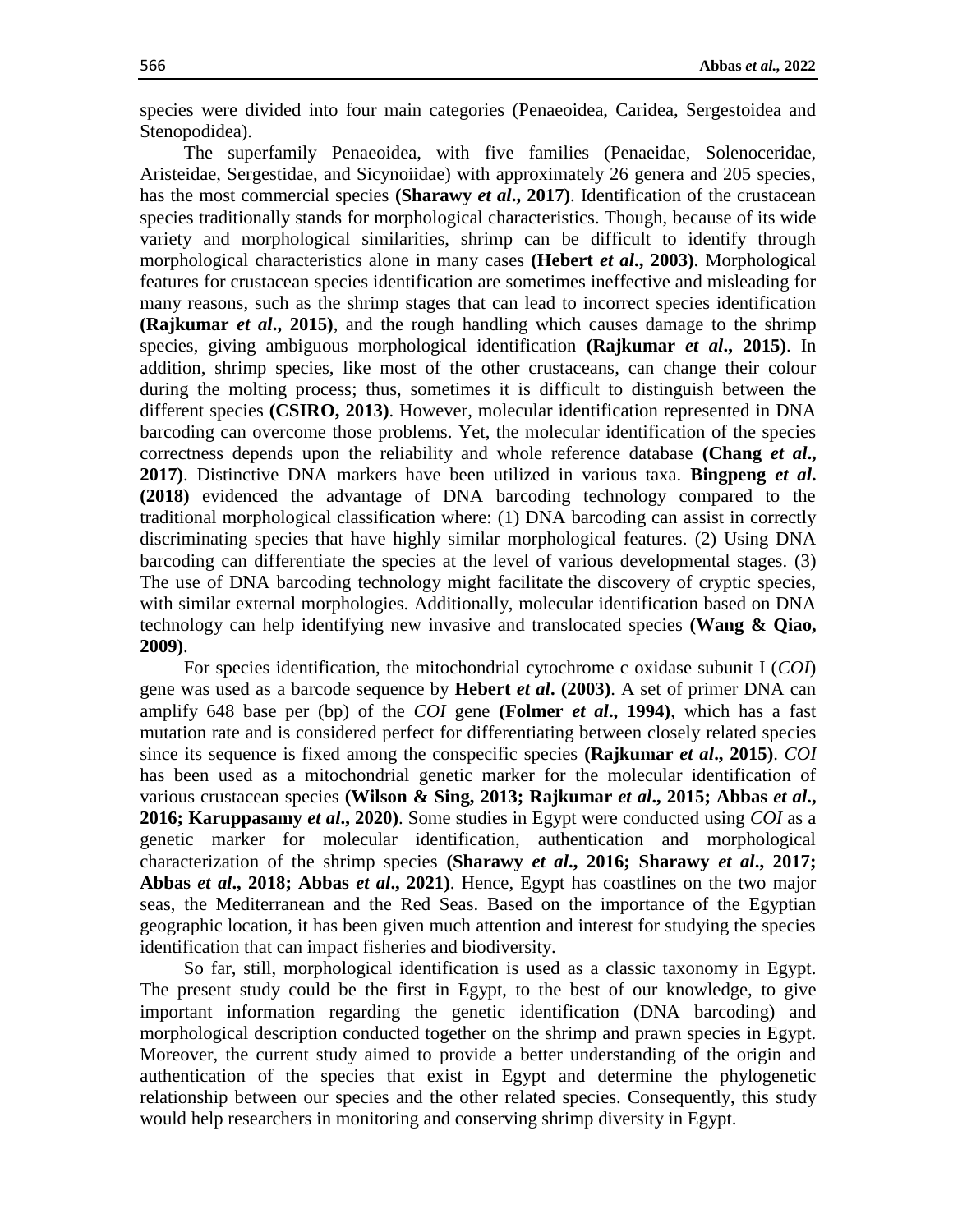#### **MATERIALS AND METHODS**

## **1. Samples collection and identification**

The ten shrimp species were collected freshly from the commercial catch of the west of the Mediterranean Sea and the Gulf of Suez, Red Sea in Egypt. Samples were directly preserved in iceboxes and transferred to the National Institute of Oceanography and Fisheries (Genetics Laboratory in Alexandria and Invertebrates Laboratory in Suez, Egypt). For molecular examination, a small part of muscle from each shrimp species was preserved in 99% ethanol until used for the next steps. The shrimp samples were examined morphologically and identified as follows: eight species from the family Penaeidae, *Penaeus kerathurus*, *Parapenaeus longirostris*, *Xiphopenaeus kroyeri*, *Metapenaeus Monoceros*, *Trachysalambria curvirostris*, *Penaeus semisulcatus*, *Penaeus japonicas*, *Melicertus latisulcatus*, one species of family Palaemonidae (*Palaemon serratus*), and one species of family [Solenoceridae](http://www.marinespecies.org/aphia.php?p=taxdetails&id=106729) (*Solenocera crassicornis*). The morphological features of the ten shrimp and prawn species were characterized depending on some visible external characters i.e., the carapace shape with its crest, the spines and grooves, the rostrum with its dorsal and ventral margin teeth, the projections of thelycum of the female and petasma of the male and the distinct shape of telson and body colour. For accurate investigation and identification, the external morphological characterization was compared with standing publications **(Pérez-Farfante & Kensley, 1997; Carpenter & Niem, 1998)**.

#### **2. Molecular identification**

Precise muscle tissue from the collected samples (50-100 mg) was used for genomic DNA extraction according to **Sambrook** *et al***. (1989)**. TES buffer (10 mM Tris-HCl, 25 mM EDTA, 140 mM NaCl, pH 7.8) was added to homogenize the tissue, which includes 0.5 mg proteinase K and 1% SDS. Then, the homogenates were then incubated at 56°C for 2 hours. The genomic DNA was isolated and precipitated with 100% ethanol using a standard phenol-chloroform technique. TE buffer was used to elute the DNA pellets (100 mM Tris-HCl and 10 mM EDTA, pH 8). A nanodrop was used to assess the concentration of DNA samples using spectrophotometry (Biodrop, Cambridge, England). A 652 bp fragment of the mitochondrial gene cytochrome c oxidase subunit I (*COI*) was amplified via the PCR-Thermal Cycler for DNA barcoding of the shrimps (Applied Biosystems verity 96 wells, USA). The primer pair described in the study of **Folmer** *et al.* **(1994)**, LCO1490 (5*'*-GGTCAACAAATCATAAAGATATTGG-3*'*) and HCO2198 (5*'* TAAACTTCAGGGTGACCAAAAAATCA-3*'*), were used for the amplification of the *COI* gene. The amplification reaction was performed in a 25µl reaction volume containing 12.5µl of 1X MyTaq<sup>TM</sup> HS Red Mix (Bioline, London, UK), 20 ng of template DNA from each sample and  $0.4\mu$ M of the primer. The PCR program consisted of 35 cycles of initial denaturation at 94°C for 5min, denaturation at 94°C for 30s, annealing at 45-50°C for 1.0min, extension at 72°C for 1.30min, and final steps of elongation at 72°C for 7min. The amplified product was electrophoresed at 130V using 1.4% agarose gel (100 mg/ml) stained with ethidium bromide. PCRs generated with targeted bands were purified using Isolate II PCR and Gel Kit (Bioline). Purified DNA fragments were sequenced using the BigDye Terminator cycle sequencer version 3.1 according to the method of **Abbas** *et al***. (2011)** and applied to the ABI 3730 sequencing kit (both the kit and machine are applied biosystems). The condition of a sequencing PCR was performed as follows: 96°C for 2min, followed by 25 cycles at 96 $^{\circ}$ C for 10s, at 50 $^{\circ}$ C for 5s, and for 4 min at 60 $^{\circ}$ C.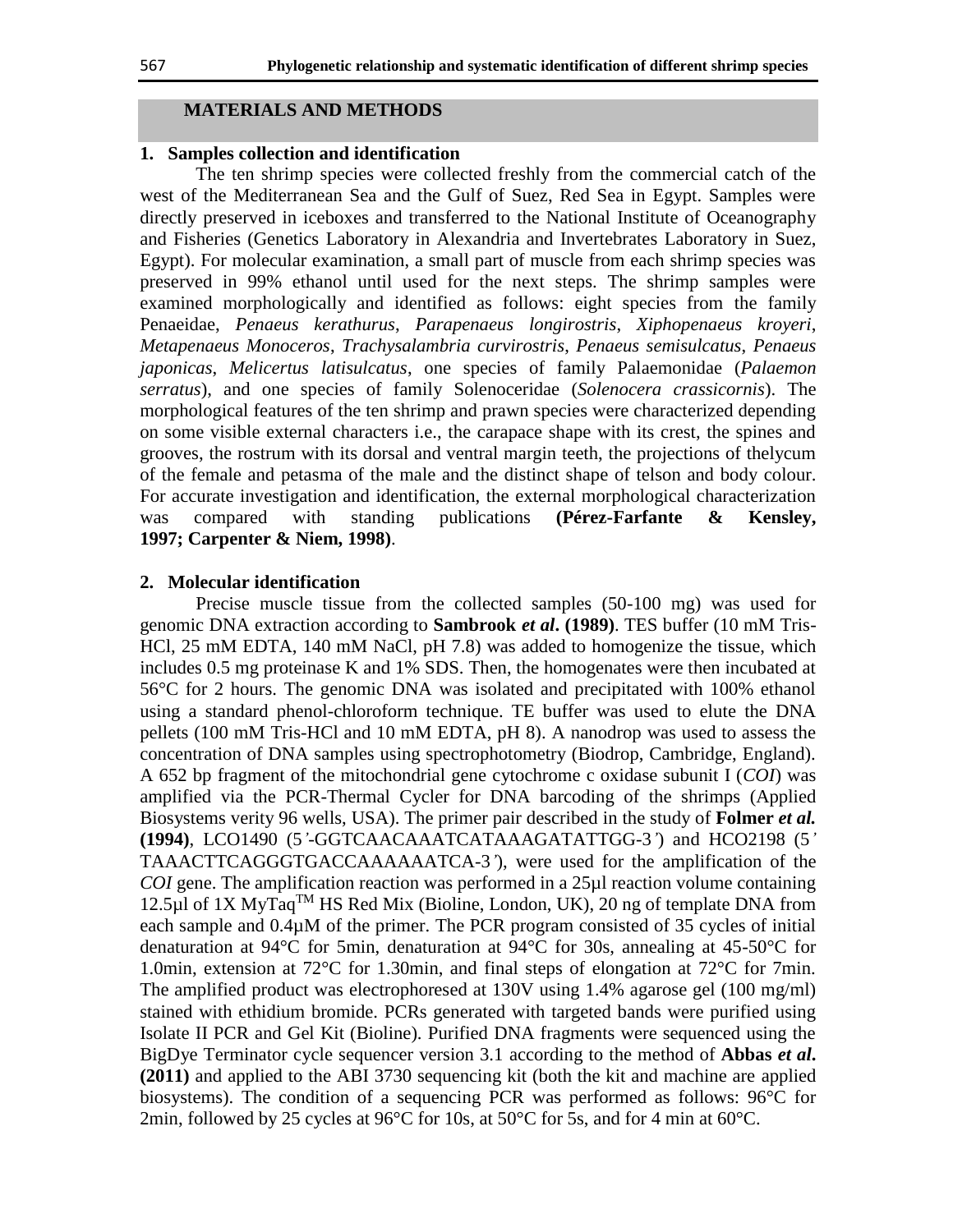### **3. DNA sequencing data and analysis**

*COI* gene sequencing data for the ten shrimp species were edited with Chromas Lite v2.1 software (Technelysium Pty Ltd., available at http://technelysium.com.au/) and read with the BioEdit 7.2.6.1 test tool. For nucleotides' gaps and alignment, the Clustal W software was used. The sequence of the coding region of the *COI* gene portion of a shrimp species was compared to a reference sequence in the GenBank database (https://blast.ncbi.nlm.nih.gov/Blast.cgi) for identity confirmation using BLAST search. Partial coding regions of the *COI* gene for the ten tested samples were submitted to the GenBank/EMBL/DDBJ database with the accession numbers (LC477199, LC477196, LC477193, LC477201, LC477205, LC175470, LC175472, LC155215, LC597232 and LC189473). *COI* sequences from other countries and related species were extracted from the GenBank database and sequenced with the Egyptian species. The percentage of total GC (% GC) and the base composition (%) of the *COI* gene among the ten shrimp species and retrieved sequences for the related species from different countries were also calculated using MEGA X software (**Kumar** *et al***., 2018)**. The FASTA format for the sequences was applied to MEGA X software to calculate the pairwise genetic distances for all the species. The Neighbour-Joining (NJ) tree was constructed based on the Kimura 2-parameter method **(Kimura, 1980)** with 1000 replicates of the bootstraps for the shrimp species.

## **RESULTS**

#### **1. Species identification**

The morphological features of the studied shrimp and prawn species were represented in Table (1), based on the carapace's shape; crest, groove and spines, and the rostrum's teeth; dorsally and ventrally, sex determination; the shape of petasma and thelycum, armed or unarmed telson and the body colour.

#### **2. Molecular identification**

*COI* sequences for the Egyptian shrimp species produced 652bp in length. All the sequences were simple and unambiguous. Eventually, there were no insertions, deletions, or stop codons in any of the sequences. Similarity search was analysed using BLAST to compare the obtained sequences with their counterparts and revealed high similarity  $($ 99%) with the compared sequences in the GenBank database, except for *Trachypenaeus curvirostris* (87%) and *Melicertus latisulcatus* (88%) sequence identity. Among the studied sequences for the ten shrimp species from Egypt and some related species from other countries, the GC percent fluctuated from 41.4% for *Metapenaeus monoceros* (Egypt) to 36.6% for *Trachypenaeus curvirostris* (India) and *Marsupenaeus japonicas* (China The average nucleotide frequencies observed in the sequencing analysis were  $A =$ 27.01%, T = 34.23%, C = 20.66%, and G = 18.10 %. The *COI* gene's nucleotide substitution pattern is shown in Table (2).

The rate of substitution with the greatest rate was 18.58 (transitional substitution from G to A), while the rate with the lowest rate was 0.95 (transitional substitution from T to C). The "A + T" nucleotide frequencies were 61.24 %, whereas "C + G" nucleotide frequencies were 38.76 %. k1 = 2.07 (purines) and k2 = 0.14 (transversion rate ratios) are the transition/transversion rate ratios (pyrimidines).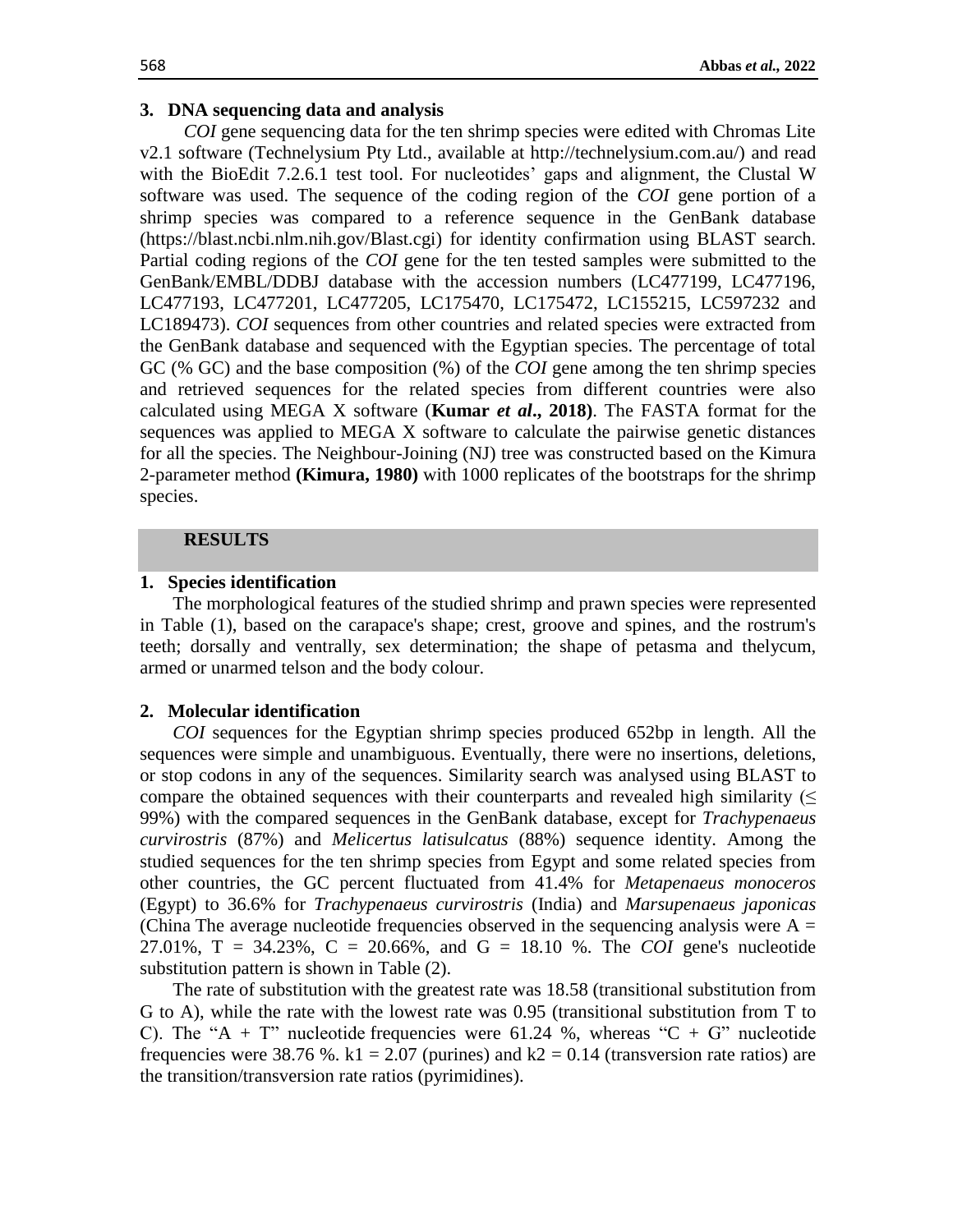# **Table 1.** Identification of the studied penaeid shrimps and prawn species collected from the commercial catch of the Egyptian Mediterranean and Red Seas

| <b>Species</b>            | Rostrum                                                                                                                       | Carapace                                                                                 | <b>Sex determination</b>                                                                                                                                                                                                                                                             | <b>Telson</b> | <b>Body-color</b>                                                             | <b>Total length</b><br>(max.)       |  |  |  |  |
|---------------------------|-------------------------------------------------------------------------------------------------------------------------------|------------------------------------------------------------------------------------------|--------------------------------------------------------------------------------------------------------------------------------------------------------------------------------------------------------------------------------------------------------------------------------------|---------------|-------------------------------------------------------------------------------|-------------------------------------|--|--|--|--|
| P. kerathurus             | Dorsally: 8-13<br>teeth/<br>Ventrally: 1<br>tooth                                                                             | Vast and chitinous<br>carapace with 14<br>segments                                       | Petasma: Ventrolateral lobule is strongly<br>protruding distally into a conspicuous flap<br>overreaching the ventromedial lobule.<br>Thelycum: Closed; between 4 <sup>th</sup> and 5 <sup>th</sup><br>pairs of the thoracic legs                                                     | Armed         | Beige with<br>dark<br>transverse<br>bands: blue<br>uropod's                   | F.: 23.5 cm<br>M.: 18.0 cm          |  |  |  |  |
| P. longirostris           | Dorsally: 7<br>$teeh+1$<br>epigastric;<br>shorter in male                                                                     | Orbital, hepatic and<br>branchiostegal spines;<br>well-marked carina                     | Petasma: Symmetrical; semi-closed;<br>Subovoid.<br>Thelycum: Closed; a single plate of<br>sternite XIV                                                                                                                                                                               | Armed         | Red-pale<br>translucent;<br>deep-red<br>uropods.                              | $F: 23.5$ cm<br>M.: 18.0 cm         |  |  |  |  |
| X. kroyeri                | Dorsally: 5<br>teeth at base;<br>elongated and<br>curvy (upward)<br>tip.                                                      | Smooth and glabrous<br>crest; orbital and hepatic<br>spines                              | Petasma: Subcircular; rounded<br>projection; T-shaped; small spins<br>ventrally; dorsomedial margin with<br>cincinnuli.<br>Thelycum: Closed; Single and smooth<br>broad plate; between 13-14 sternites;<br>round and curvy shape gonopores.                                          | Unarmed       | White to<br>yellow                                                            | F.: 14.0 cm<br>M.: 11.5 cm          |  |  |  |  |
| M. monoceros              | Dorsally: 8-10<br>$teeth + 1$<br>epigastric.                                                                                  | Hepatic groove is<br>descending vertically/<br>straight cervical groove                  | Petasma: Symmetrical; 2 rigid segments<br>tightly folded longitudinally.<br>Thelycum: Concaves and bounded<br>laterally by a pair of ear-like lobes;<br>Bounded anteriorly by the median<br>projecting tongue; No exopodite on the<br>fifth.                                         | Armed         | Pink with<br>brown<br>specks; Red<br>uropod's                                 | F.: 18.6 cm<br>M.: 16.0 cm          |  |  |  |  |
| T. curvirostris           | Dorsally: 6-9<br>$teeth + 1$<br>epigastric;<br>Slightly up<br>curved at the<br>tip in females<br>almost straight<br>in males. | Obscure grooves and<br>crests; short longitudinal<br>suture; Present hepatic<br>sulcus   | Petasma: T-shaped distolateral<br>projections broadly aliform/Small<br>distomedian projections.<br>Thelycum: Posterior and middle<br>components are fused and extend between<br>the coxae of fifth pereiopods; V-shaped<br>anterior edge with obtuse angle in-<br>between its sides. | Armed         | Pink to the<br>red-brown<br>body with<br>white<br>pereiopods                  | F.: 10.5 cm<br>M.: 8.1 cm           |  |  |  |  |
| <b>P.</b><br>semisulcatus | Dorsally: 6-7<br>teeth;<br>Ventrally: 2-3<br>teeth                                                                            | Smooth crest with a<br>groove extended beyond<br>epigastric tooth                        | Petasma: Ventral costa is unarmed or<br>minutely serrate near apex; the outer<br>surface of lateral lobes is minutely<br>tuberculate.<br>Thelycum: Closed type; lies ventrally<br>between the coxae of fifth and fourth<br>pereiopods                                                | Unarmed       | Brown-grey<br>and pale-<br>yellow body<br>with dorsal<br>transverse<br>bands. | F.: 23.0 cm<br>M.: 19.0 cm          |  |  |  |  |
| P. japonicus              | Dorsally: 9-11<br>teeth/<br>Ventrally: 1<br>tooth                                                                             | Smooth with wide and<br>long groove; present of<br>the gastro-frontal crest.             | Petasma: Long distomedian projections;<br>unarmed ventral costae; the outer surface<br>of lateral lobes not tuberculate.<br>Thelycum: No lateral plates; widely open<br>anteriorly; the triangular shape of<br>posterior and anterior processes<br>(concaved plate).                 | Armed         | Pale-yellow<br>to pink; red-<br>/dark-brown<br>transverse<br>bands.           | F.: 23.5 cm<br>$M: 20.0$ cm         |  |  |  |  |
| M. latisulcatus           | <b>Dorsally: 9-12</b><br>teeth/<br>Ventrally: 1<br>tooth                                                                      | Smooth and uniformly<br>glabrous; bearing<br>gastro-frontal carina and<br>hepatic crest. | <b>Petasma:</b> United dorsomedial lobules<br>along midline; the outer surface of lateral<br>lobes is not tuberculate.<br>Thelycum: Two subtriangular shapes;<br>curved lateral surface; rounded apex.                                                                               | Armed         | Pale-yellow<br>to brown; a<br>dark-brown<br>abdominal<br>crest.               | $F: 20.2 \text{ cm}$<br>M.: 17.0 cm |  |  |  |  |
| P. serratus               | Dorsally: 6-9<br>teeth/<br>Ventrally: 4-5<br>teeth; elongated<br>and nearly<br>straight                                       | Longitudinal<br>ornamented with<br>oblique dark lines.                                   | Sexual dimorphism; the presence $(\text{or})$ or<br>absence $(\mathcal{Q})$ of the appendix masculine.                                                                                                                                                                               | Armed         | Pale pink                                                                     | 12.0 cm                             |  |  |  |  |
| S. crassicornis           | Dorsally: 8-12<br>teeth/<br><b>Ventrally:</b><br>robustly<br>convex                                                           | Smooth and glabrous;<br>cervical groove deep                                             | Petasma: Tubular and bearing a pair of<br>spatulate projections on ventral free edges<br>with many setae on distal borders.<br>Thelycum: Open; simple basin shape                                                                                                                    | Unarmed       | Reddish body<br>and legs;<br>dark-red<br>uropods.                             | F.: 14.0 cm<br>$M: 11.0 \text{ cm}$ |  |  |  |  |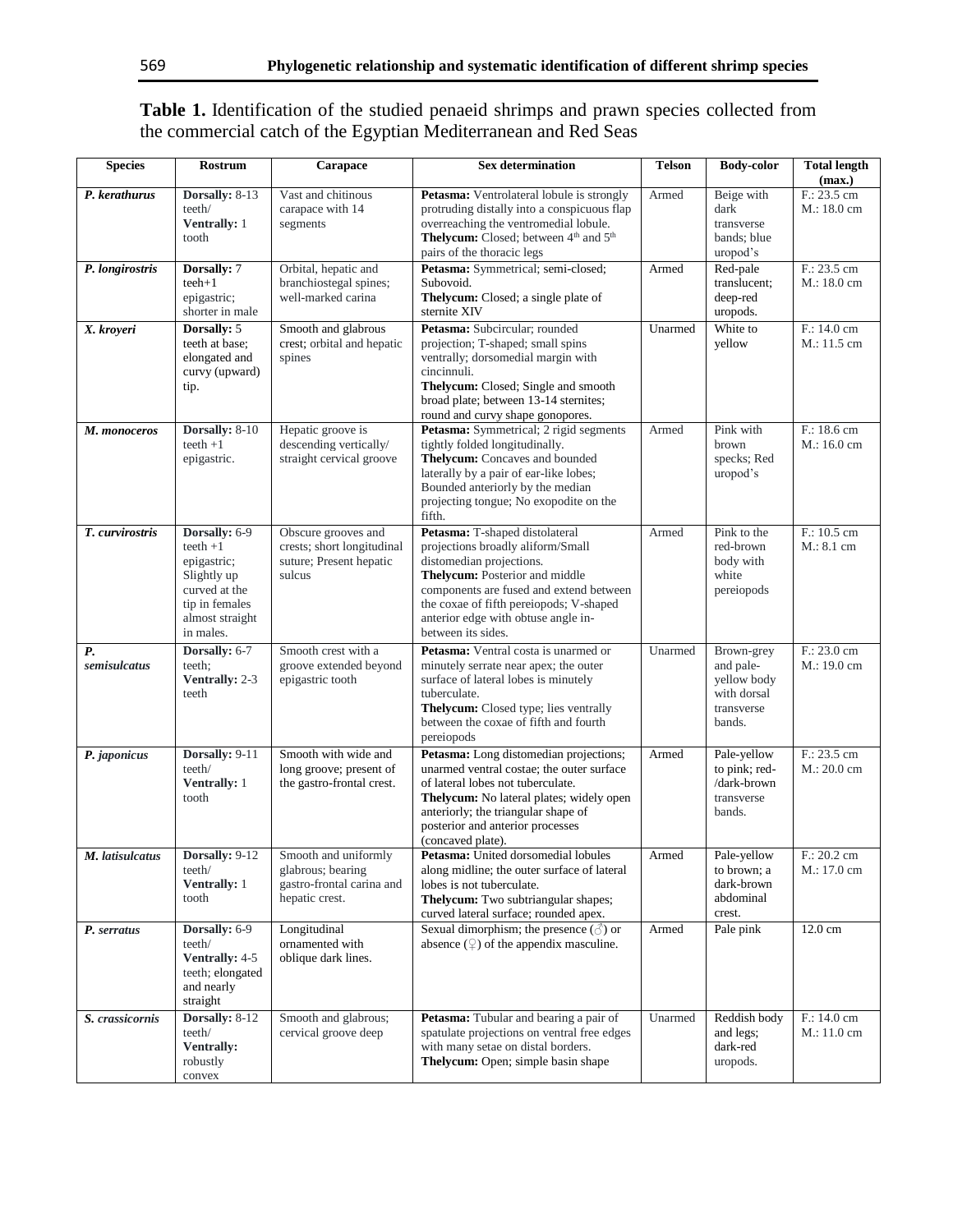The overall transition/transversion bias  $(R)$  is 0.45. The percent of GC content varies among species from 41.4% for both *Metapenaeus monoceros* (Egypt), *Metapenaeus Monoceros* (Mozambique), to 36.6% for *Trachypenaeus curvirostris* (India), *Marsupenaeus japonicas* (China) (Fig. 1) according to the sequence analysis of *COI* gene. The Neighbor-Joining phylogenetic tree revealed that three main clades were performed. The first clade included the species of *Penaeus japonicas*, *Melicetrus latisulcatus*, *Penaeus Kerathurus*, *Solenocera crassiconis* and *Penaeus semisulcatus* that clustered together. On the other hand, the second clade included the species of *Parapenaeus longirostris, Metapenaeus monoceros, Trachypenaeus curvirostris* and *Xiphopenaeus kroyeri.* While, *Palaemon serratus* was separated in the third clade (Fig. 2). The Kimura 2-parameter (K2P) model was exploited to evaluate the genetic distance between the ten Egyptian shrimps and other closely related species from the GenBank database (Table 3). The pairwise distances, based on *COI*, were investigated where the highest genetic distance was (0.30) that verified between *Palaemon serratus* (Egypt, accession no. LC477193.1) and *Parapenaeus longirostris* (Egypt, accession no. LC477196.1), and *Penaeus semisulcatus* (India, accession no. KY069066.1) and *Trachypenaeus curvirostris*  (Egypt, accession no. LC175472.1)*.* However, the least genetic distance was (0.00) that verified for the following species' sequences: between *Parapenaeus longirostris* (Egypt, accession no. LC477196.1) concerning the GenBank database's reference *Parapenaeus longirostris* (Turkey, accession no. KJ841702.1), and *Xiphopenaeus kroyeri* (Egypt*,*  accession no. LC477201.1) with its GenBank references (Mexico, accession no. MH737706.1 and the USA, accession no. KY449154.1).

**Table 2.** Maximum composite likelihood estimates of the pattern of nucleotide substitution

|   |       | m    |                          |       |  |  |  |  |  |
|---|-------|------|--------------------------|-------|--|--|--|--|--|
|   |       | 1.37 | 6.86                     | 12.45 |  |  |  |  |  |
| m | 8.97  |      | 0.95                     |       |  |  |  |  |  |
|   | 8.97  | 1.58 | $\overline{\phantom{a}}$ |       |  |  |  |  |  |
|   | 18.58 | 1.37 | 6.86                     |       |  |  |  |  |  |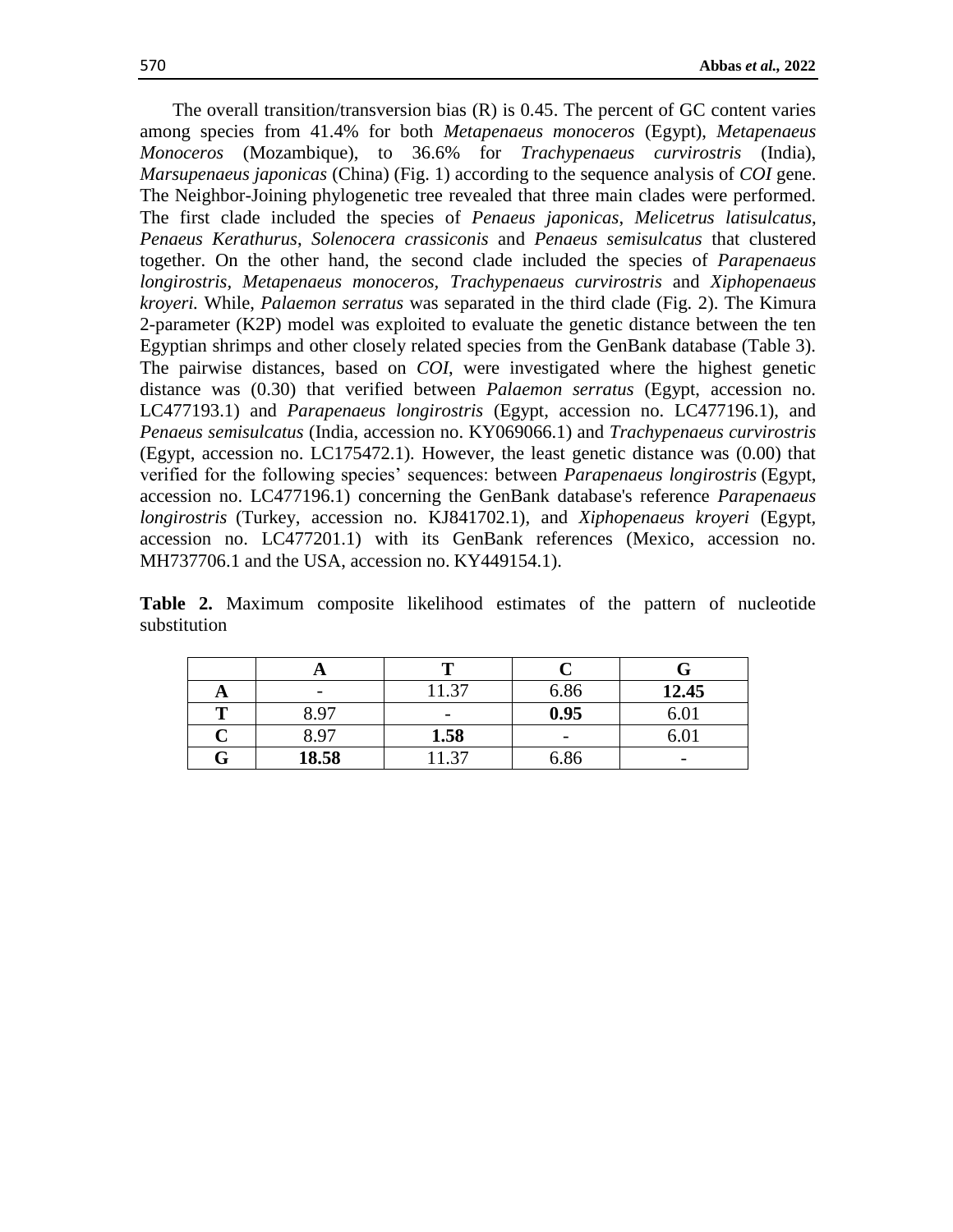

**Fig. 1**. The percent of the total GC content of *COI* sequences obtained in the current study and available in the GenBank from the other countries.



**Fig. 2**. Neighbor Joining (NJ) phylogenetic tree for Egyptian shrimp and prawn species and their related sequences obtained from the GenBank database, based on partial Cytochrome oxidase subunit I (COI*)* gene using K2P distance. The numbers above the branches are bootstrap values.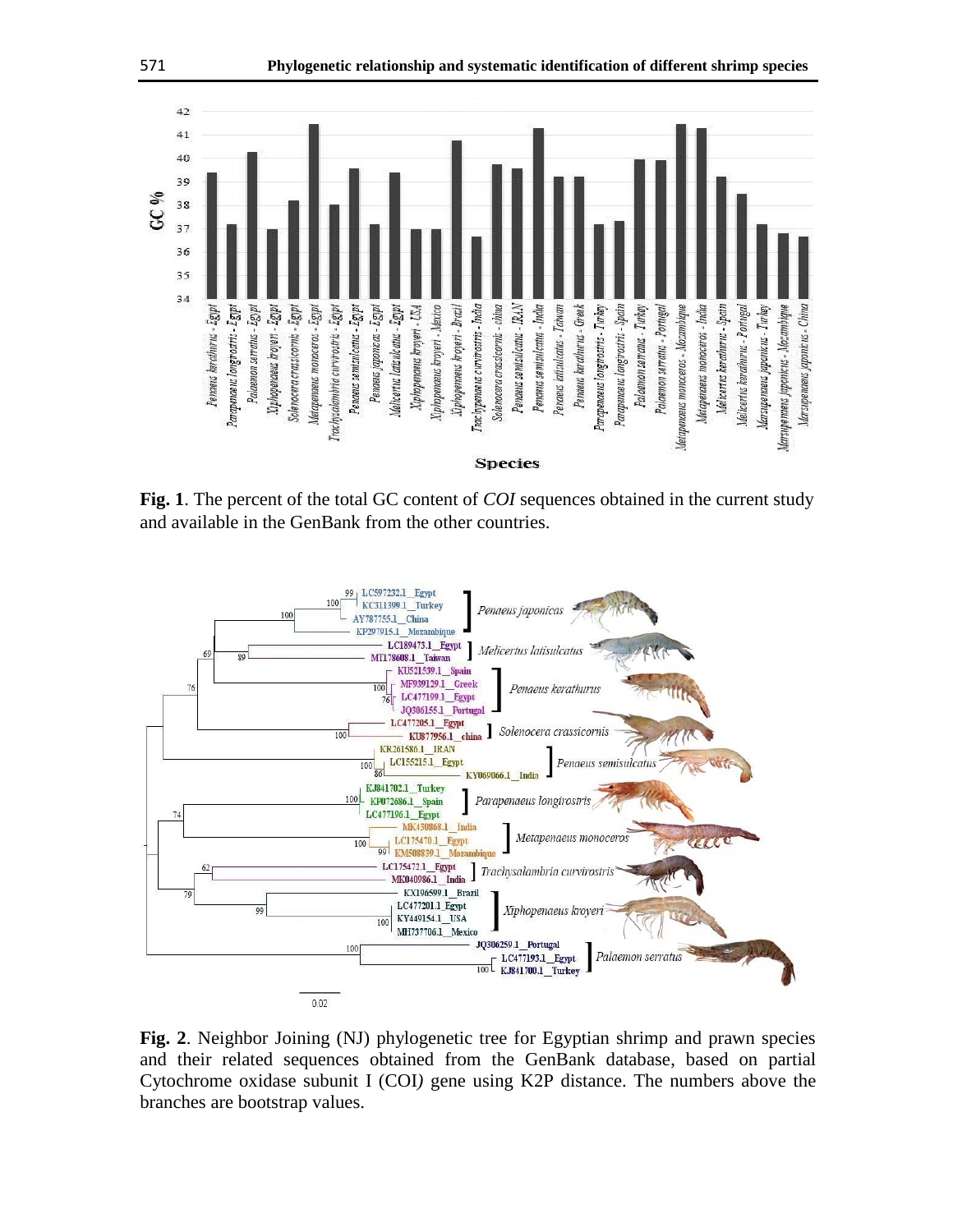Table 3. Pairwise genetic distances between the ten Egyptian shrimps evaluated in the current study and some related shrimp species available in the GenBank database based on the *COI* gene

| Species                                                     | 1     | 2     | 3     | $\overline{4}$ | 5    | 6     | $7\phantom{.0}$ | 8     | 9    | 10   | 11   | 12   | 13   | 14   | 15   | 16   | 17   | 18   | 19    | 20    | 21   | 22   | 23   | 24   | 25   | 26   | 27   | 28   | 29   | 30 |
|-------------------------------------------------------------|-------|-------|-------|----------------|------|-------|-----------------|-------|------|------|------|------|------|------|------|------|------|------|-------|-------|------|------|------|------|------|------|------|------|------|----|
| Penaeus kerathurus<br>Egypt_LC477199.1                      |       |       |       |                |      |       |                 |       |      |      |      |      |      |      |      |      |      |      |       |       |      |      |      |      |      |      |      |      |      |    |
| Parapenaeus longirostris<br>Egypt_LC477196.1                | 0.22  |       |       |                |      |       |                 |       |      |      |      |      |      |      |      |      |      |      |       |       |      |      |      |      |      |      |      |      |      |    |
| Palaemon serratus<br>Egypt_LC477193.1                       | 0.29  | 0.30  |       |                |      |       |                 |       |      |      |      |      |      |      |      |      |      |      |       |       |      |      |      |      |      |      |      |      |      |    |
| Xiphopenaeus kroyeri<br>Egypt_LC477201.1                    | 0.23  | 0.23  | 0.27  |                |      |       |                 |       |      |      |      |      |      |      |      |      |      |      |       |       |      |      |      |      |      |      |      |      |      |    |
| Solenocera crassicornis<br>Egypt LC477205.1                 | 0.19  | 0.19  | 0.29  | 0.23           |      |       |                 |       |      |      |      |      |      |      |      |      |      |      |       |       |      |      |      |      |      |      |      |      |      |    |
| Metapenaeus monoceros<br>Egypt LC175470.1                   | 0.23  | 0.18  | 0.28  | 0.26           | 0.21 |       |                 |       |      |      |      |      |      |      |      |      |      |      |       |       |      |      |      |      |      |      |      |      |      |    |
| Trachysalambria curvirostris<br>Egypt_LC175472.1            | 0.22  | 0.206 | 0.28  | 0.18           | 0.21 | 0.21  |                 |       |      |      |      |      |      |      |      |      |      |      |       |       |      |      |      |      |      |      |      |      |      |    |
| Penaeus semisulcatus<br>Egypt_LC155215.1                    | 0.21  | 0.22  | 0.27  | 0.22           | 0.22 | 0.23  | 0.25            |       |      |      |      |      |      |      |      |      |      |      |       |       |      |      |      |      |      |      |      |      |      |    |
| Penaeus japonicas<br>Egypt_LC597232.1                       | 0.16  | 0.21  | 0.28  | 0.22           | 0.17 | 0.24  | 0.21            | 0.18  |      |      |      |      |      |      |      |      |      |      |       |       |      |      |      |      |      |      |      |      |      |    |
| Melicertus latisulcatus<br>Egypt_LC189473.1                 | 0.17  | 0.21  | 0.26  | 0.22           | 0.18 | 0.26  | 0.23            | 0.23  | 0.15 |      |      |      |      |      |      |      |      |      |       |       |      |      |      |      |      |      |      |      |      |    |
| Xiphopenaeus kroyeri<br>USA KY449154.1                      | 0.23  | 0.22  | 0.27  | 0.00           | 0.23 | 0.26  | 0.18            | 0.23  | 0.22 | 0.22 |      |      |      |      |      |      |      |      |       |       |      |      |      |      |      |      |      |      |      |    |
| Xiphopenaeus kroyeri<br>Mexico_MH737706.1                   | 0.23  | 0.22  | 0.27  | 0.00           | 0.23 | 0.26  | 0.18            | 0.22  | 0.22 | 0.22 | 0.00 |      |      |      |      |      |      |      |       |       |      |      |      |      |      |      |      |      |      |    |
| Xiphopenaeus kroyeri<br>Brazil KX196599.1                   | 0.23  | 0.21  | 0.28  | 0.12           | 0.24 | 0.23  | 0.21            | 0.22  | 0.24 | 0.25 | 0.12 | 0.12 |      |      |      |      |      |      |       |       |      |      |      |      |      |      |      |      |      |    |
| Trachypenaeus curvirostris<br>India MK040986.1              | 0.24  | 0.18  | 0.26  | 0.18           | 0.22 | 0.22  | 0.16            | 0.24  | 0.23 | 0.25 | 0.18 | 0.18 | 0.18 |      |      |      |      |      |       |       |      |      |      |      |      |      |      |      |      |    |
| Solenocera crassicornis<br>china KU877956.1                 | 0.21  | 0.22  | 0.29  | 0.24           | 0.04 | 0.21  | 0.23            | 0.22  | 0.18 | 0.18 | 0.24 | 0.24 | 0.24 | 0.22 |      |      |      |      |       |       |      |      |      |      |      |      |      |      |      |    |
| Penaeus semisulcatus<br><b>IRAN KR261586.1</b>              | 0.20  | 0.22  | 0.27  | 0.22           | 0.21 | 0.22  | 0.25            | 0.003 | 0.18 | 0.22 | 0.22 | 0.22 | 0.22 | 0.24 | 0.22 |      |      |      |       |       |      |      |      |      |      |      |      |      |      |    |
| Penaeus semisulcatus<br>India KY069066.1                    | 0.25  | 0.26  | 0.32  | 0.27           | 0.26 | 0.27  | 0.30            | 0.03  | 0.22 | 0.26 | 0.27 | 0.27 | 0.26 | 0.29 | 0.27 | 0.03 |      |      |       |       |      |      |      |      |      |      |      |      |      |    |
| Penaeus latisulcatus<br>Taiwan MT178608.1                   | 0.15  | 0.21  | 0.29  | 0.21           | 0.17 | 0.22  | 0.21            | 0.20  | 0.15 | 0.12 | 0.21 | 0.21 | 0.22 | 0.24 | 0.17 | 0.20 | 0.25 |      |       |       |      |      |      |      |      |      |      |      |      |    |
| Penaeus kerathurus<br>Greek MF939129.1                      | 0.01  | 0.22  | 0.29  | 0.23           | 0.19 | 0.23  | 0.23            | 0.21  | 0.16 | 0.17 | 0.23 | 0.23 | 0.22 | 0.24 | 0.21 | 0.20 | 0.25 | 0.16 |       |       |      |      |      |      |      |      |      |      |      |    |
| Parapenaeus longirostris<br>Turkey KJ841702.1               | 0.22  | 0.00  | 0.31  | 0.22           | 0.19 | 0.18  | 0.21            | 0.22  | 0.21 | 0.20 | 0.22 | 0.22 | 0.21 | 0.18 | 0.22 | 0.22 | 0.26 | 0.21 | 0.22  |       |      |      |      |      |      |      |      |      |      |    |
| Parapenaeus longirostris<br>Spain KP072686.1                | 0.22  | 0.001 | 0.31  | 0.23           | 0.20 | 0.18  | 0.21            | 0.23  | 0.21 | 0.21 | 0.23 | 0.23 | 0.21 | 0.19 | 0.22 | 0.23 | 0.26 | 0.23 | 0.22  | 0.001 |      |      |      |      |      |      |      |      |      |    |
| Palaemon serratus<br>Turkey KJ841700.1<br>Palaemon serratus | 0.29  | 0.29  | 0.003 | 0.28           | 0.29 | 0.28  | 0.27            | 0.27  | 0.28 | 0.27 | 0.28 | 0.28 | 0.28 | 0.27 | 0.29 | 0.27 | 0.32 | 0.29 | 0.29  | 0.29  | 0.29 |      |      |      |      |      |      |      |      |    |
| Portugal_JQ306259.1<br>Metapenaeus monoceros                | 0.27  | 0.27  | 0.12  | 0.28           | 0.29 | 0.28  | 0.25            | 0.26  | 0.26 | 0.26 | 0.28 | 0.28 | 0.28 | 0.27 | 0.28 | 0.26 | 0.30 | 0.27 | 0.28  | 0.27  | 0.27 | 0.12 |      |      |      |      |      |      |      |    |
| Mozambique_KM508839.1<br>Metapenaeus monoceros              | 0.23  | 0.18  | 0.28  | 0.26           | 0.21 | 0.00  | 0.21            | 0.23  | 0.24 | 0.26 | 0.26 | 0.26 | 0.23 | 0.22 | 0.21 | 0.22 | 0.27 | 0.22 | 0.23  | 0.18  | 0.18 | 0.28 | 0.28 |      |      |      |      |      |      |    |
| India_MK430868.1                                            | 0.24  | 0.19  | 0.28  | 0.25           | 0.21 | 0.022 | 0.22            | 0.24  | 0.23 | 0.25 | 0.25 | 0.25 | 0.23 | 0.22 | 0.22 | 0.23 | 0.28 | 0.23 | 0.24  | 0.19  | 0.19 | 0.28 | 0.29 | 0.02 |      |      |      |      |      |    |
| Melicertus kerathurus<br>Spain_KU521539.1                   | 0.01  | 0.22  | 0.28  | 0.23           | 0.18 | 0.22  | 0.22            | 0.21  | 0.16 | 0.17 | 0.23 | 0.23 | 0.23 | 0.25 | 0.21 | 0.20 | 0.25 | 0.15 | 0.01  | 0.22  | 0.22 | 0.28 | 0.28 | 0.23 | 0.23 |      |      |      |      |    |
| Melicertus kerathurus<br>Portugal JQ306155.1                | 0.001 | 0.22  | 0.29  | 0.23           | 0.19 | 0.23  | 0.23            | 0.21  | 0.16 | 0.17 | 0.23 | 0.23 | 0.23 | 0.24 | 0.21 | 0.20 | 0.25 | 0.15 | 0.002 | 0.22  | 0.22 | 0.29 | 0.28 | 0.23 | 0.24 | 0.01 |      |      |      |    |
| Marsupenaeus japonicus<br>Turkey_KC311399.1                 | 0.16  | 0.21  | 0.28  | 0.22           | 0.17 | 0.24  | 0.21            | 0.18  | 0.00 | 0.15 | 0.22 | 0.22 | 0.24 | 0.23 | 0.18 | 0.18 | 0.22 | 0.15 | 0.16  | 0.21  | 0.21 | 0.28 | 0.26 | 0.24 | 0.23 | 0.16 | 0.16 |      |      |    |
| Marsupenaeus japonicus<br>Mozambique_KP297915.1             | 0.15  | 0.202 | 0.29  | 0.24           | 0.16 | 0.24  | 0.22            | 0.20  | 0.05 | 0.13 | 0.24 | 0.24 | 0.22 | 0.23 | 0.16 | 0.19 | 0.24 | 0.15 | 0.15  | 0.20  | 0.20 | 0.29 | 0.26 | 0.24 | 0.24 | 0.15 | 0.15 | 0.05 |      |    |
| Marsupenaeus japonicus<br>China AY787755.1                  | 0.15  | 0.20  | 0.28  | 0.22           | 0.16 | 0.23  | 0.21            | 0.18  | 0.01 | 0.14 | 0.22 | 0.22 | 0.24 | 0.23 | 0.17 | 0.17 | 0.22 | 0.14 | 0.15  | 0.20  | 0.20 | 0.28 | 0.26 | 0.23 | 0.24 | 0.15 | 0.15 | 0.01 | 0.05 |    |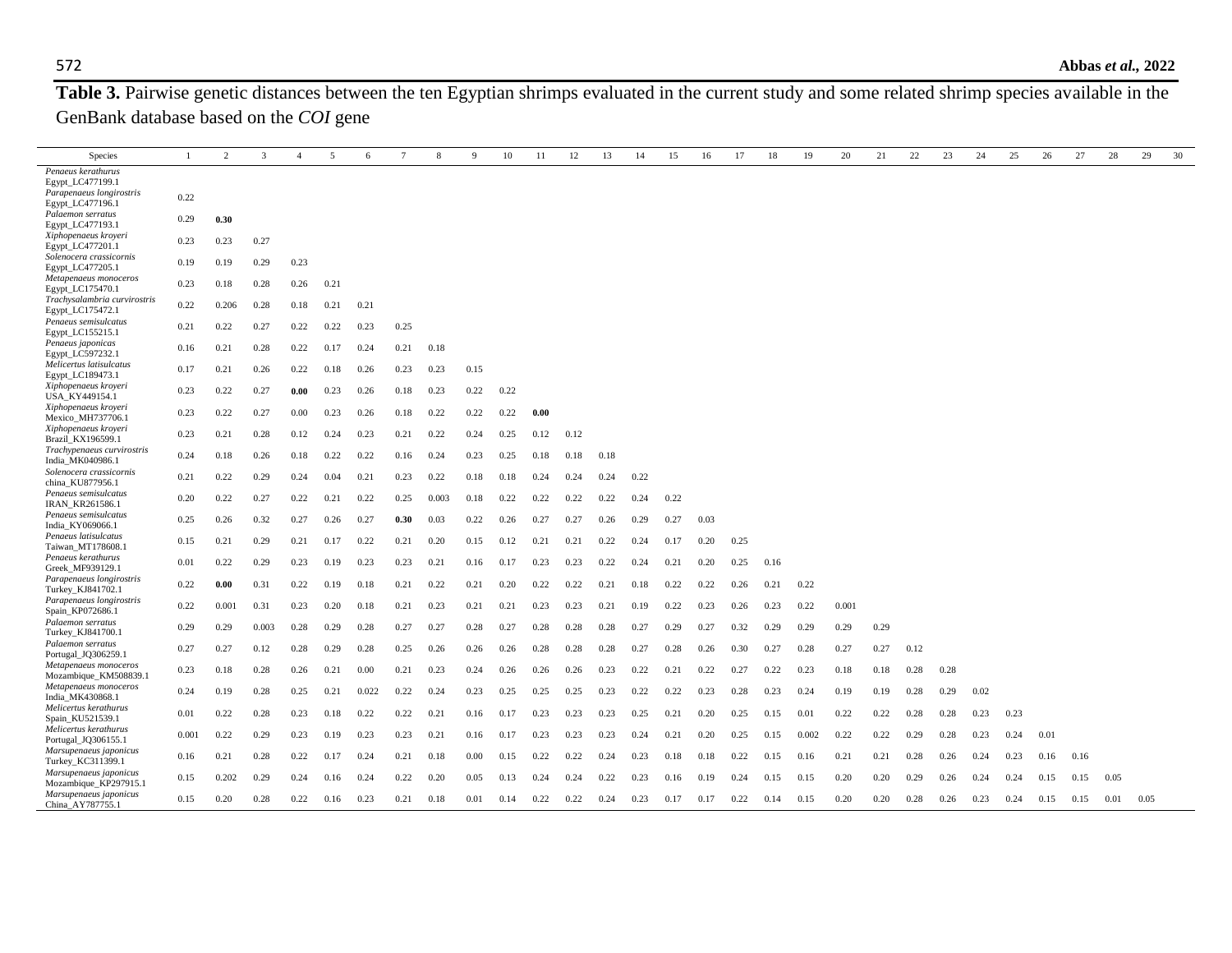#### **DISCUSSION**

Molecular taxonomy is commonly recognized as a valuable tool for accurate specimen designation, the exploration of new species, and in some cases, the recognition of cryptic species **(Liu** *et al***., 2014; Ferrari** *et al***., 2021)**. Moreover, its significance extends to the capability of separating between complex species **(Arlyza** *et al***., 2008; Ward** *et al***., 2008)**. DNA barcoding does not ignore morphological aspects evaluation, and its overall goal is to create a partnership between molecular and morphological taxonomists for rapid and unambiguous species recognition **(Sharawy** *et al***., 2017)**. Indeed, some studies on molecular identification and DNA barcoding have been conducted among shrimp species **(Bilgin** *et al***., 2015; Rajkumar** *et al***., 2015; Sharawy**  *et al***., 2017; Abbas** *et al***., 2018; Karuppasamy** *et al***., 2020; Abbas** *et al***., 2021)**. Sequence variation in a 650-bp region around the 5' end of the mt*COI* gene has been shown in several studies to give a species-level resolution for a variety of animal taxa, including birds **(Hebert** *et al***., 2004; Aliabadian** *et al***., 2013)**, springtails **(Hogg & Hebert, 2004; Porco** *et al***., 2012)**, spiders **(Barrett & Hebert, 2005; Blagoev** *et al***., 2013)**, moths **(Janzen** *et al***., 2005; Liu** *et al***., 2014)** and fishes **(Ward** *et al***., 2005; Cawthorn** *et al***., 2012)**. The mt*COI* gene has proved particularly efficient in evaluating crustacean phylogeny at the species level **(Chu** *et al***., [2003\)](https://link.springer.com/article/10.1007/s41208-020-00201-3#ref-CR21)**. The concordance of DNA and morphological-based classification in the current study confirms the *COI* sequence identification platform's expected capability for taxonomy evaluation **(Rajkumar** *et al***., 2015; Sharawy** *et al***., 2017; Karuppasamy** *et al***., 2020)**. In our sequencing analysis of the 652 bp *COI* gene, the lowest average percent of GC content was found in *Xiphopenaeus kroyeri* (36.9%), while the highest percentage (41.5%) was found in *Metapenaeus monoceros*. These results approximately agree with the findings from Iran **(Samadi** *et al***., 2016)** for five Panaeidean shrimps and India **(Karuppasamy** *et al***., 2020)**, particularly with the increase in the GC content of the shrimp species. Higher GC content is critical for mtDNA stability **(Johnston & Williams, 2016)**. This is due to the fact that genetic material with greater GC bonds might be less predisposed to spontaneous mutation and thus could be better protected against environmental mutagens **(Samuels, 2005)**. Environmental factors such as temperature, salinity, light, oxygen, and pH are thought to cause GC-rich DNA to create a more heat-stable helix, enabling it selectively beneficial in the different species with strong metabolic regulation **(Matzen** *et al***., 2011; Apreshgi** *et al***., 2016)**. The average nucleotide frequencies in this study were  $A = 27.01\%$ ,  $T = 34.23\%$ ,  $C = 20.66\%$  and  $G = 18.10\%$ , which were identical to those found in previous studies **(Kundu** *et al***., 2018; Ahmed** *et al***., 2021)**. When the resulting *COI* sequences of the ten collected species were compared with available data in the GenBank database using BLAST search, most species collected showed high similarity  $(\leq 99\%)$  compared to the reference in the database of GenBank, displaying a higher level of high marker recognition and molecular properties at the taxonomic level corresponded to the morphological identification of the species. However, *Trachypenaeus curvirostris* and *Melicertus latisulcatus* had less sequence similarity (87 % and 88 %, respectively) to the GenBank sequences' data. Due to the scarcity of publicly available sequences of these species in GenBank database, the similarity search results are not definite to identify *Trachypenaeus curvirostris* and *Melicertus latisulcatus* on the molecular levels. Whereas both species were identified at the morphological level, which is compatible with the previous studies **(Sharawy** *et al***., 2017; Abbas** *et al***., 2018)**.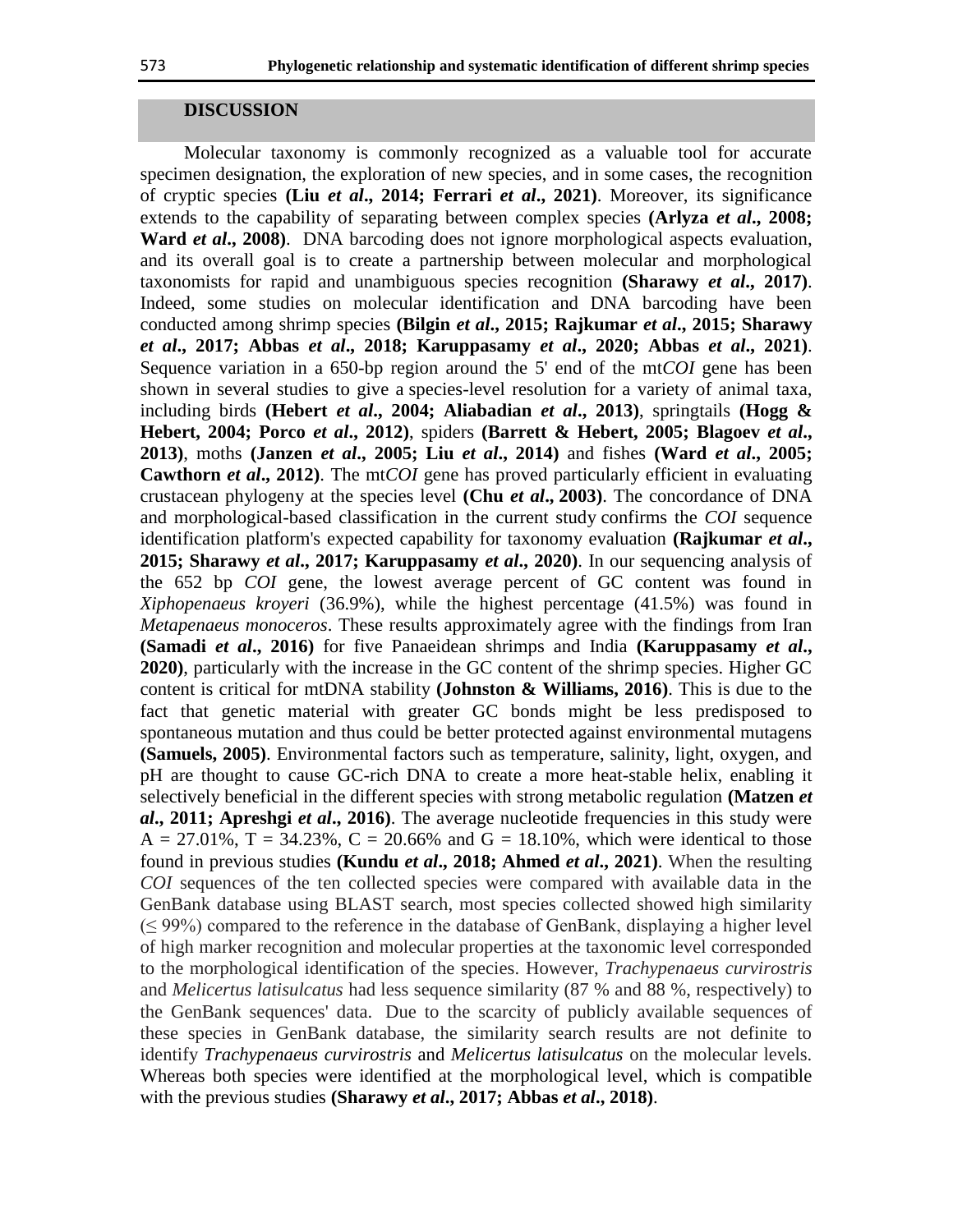Nevertheless, in some cases, there was sectional sequence's overlap between the reference and query species, and various sequences could not be accurately identified at the species level **(Bariche** *et al***., 2015)**. However, for certain species, a genus-level match could be achievable. The present study introduces an existing marine Egyptian shrimp species' first evolutionary relationship to the best of our knowledge. The generated phylogenetic tree allowed us to conclude the evolutionary relationships of Penaeidae, Palaemonidae, and Solenoceridae. The use of *COI* gene sequencing data provided accurate authentication and identification to understand the phylogeny of closely related species and supported morphological characterization. In the current study, the Kimura 2 parameter (K2P) for the *COI* gene was varied between (0%) and (3%) among the ten Egyptian shrimp species and the retrieved sequences related to the same shrimp spices. That variation in the genetic distance between species is consistent with the shrimp barcoding studies, which support the genetic divergence at the species level **(Hubert** *et al***., 2008; Samadi** *et al***., 2016; Huzaid** *et al***., 2020)**. The maximum genetic distance was (3%) between *Penaeus semisulcatus* (India) and *Trachypenaeus curvirostris* (Egypt) and between *Palaemon serratus* (Egypt) and *Parapenaeus longirostris* (Egypt). Therefore, these species are not closely related to each other which the genetic distance between them is 3% **(Hebert** *et al***., 2004)**. Unsurprisingly, such high genetic distance between these two shrimp species was due to that they belong to two different families "*Palaemon serratus* and *Parapenaeus longirostris"* belong to the family Penaeidae and Palaemonidae, respectively. The genetic distance between *Penaeus semisulcatus* (India) and *Trachypenaeus curvirostris* (Egypt) might be due to the origin of these two species, whereas the origin of *Penaeus semisulcatus* is the Indo-West Pacific while the origin of *Palaemon serratus* is the Eastern Atlantic **(Holthuis, 1980)***.* Phylogenetic relationships between Egyptian shrimps and the same species from some of the other countries proved the close relationship between individuals from Egypt and their peers from these countries, which clustered together in the same clades and branched in the sub-clades. These phylogenetic relationships clarified that the origin of these species under the study even from the Indo-West Pacific origin or Eastern-Atlantic **(Holthuis, 1980, Dall** *et al***., 1990)** and provided the probability of their existing as a migratory species in the Red Sea which was translocated either from the Indian Ocean or from the Mediterranean Sea as a translocated shrimp from the Atlantic Ocean. So far, shrimps and prawns are well-known as active migratory species and can migrate through very long distances **(Gokoglu and Kaya, 2008)**. They perform an inshore reproductive migration towards estuaries to reproduce, and their juveniles carry out an offshore migration towards the deep waters of the open sea **(Abbas** *et al***., 2018)**. This may clarify the high similarity Regardless of the natural geographical barrier that separates these remote regions. Various molecular and morphological changes between species are actually due to responses to evolutionary variation **(Chan** *et al.,* **2008; Ahmed** *et al.,* **2021)**. The species recognized morphologically were precise when using the molecular identification technique. The coupling between morphological and genetic recognition has resulted in a dependable platform for shrimp species accreditation. This combination technique can also resolve molecular identification confusion.

## **CONCLUSION**

The present study is the first of its kind in Egypt to provide vital information on molecular identification and morphologically systematic for these number of the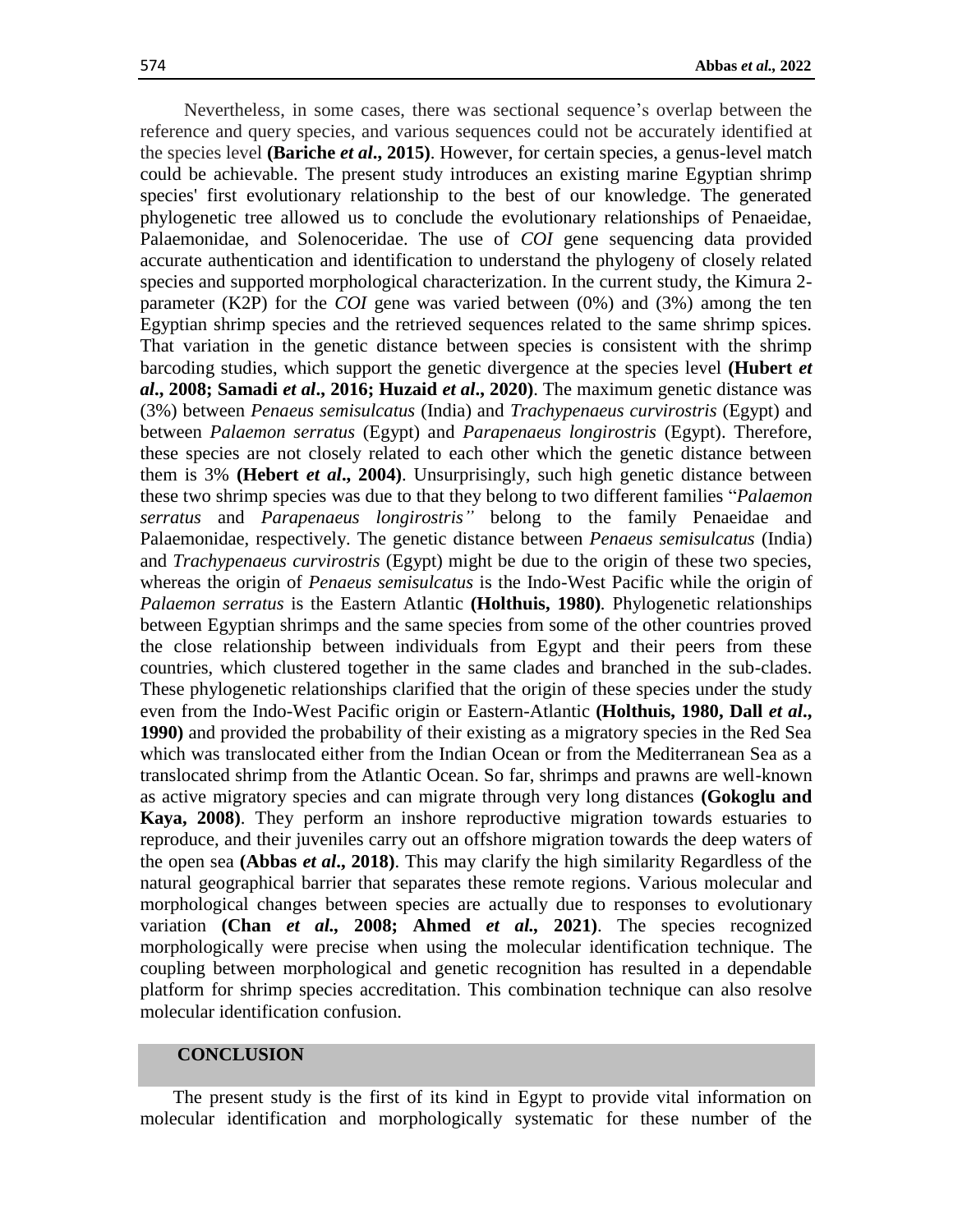important shrimp species. The present work used the mitochondrial gene (*COI*) for studying the phylogenetic relationship of the endemic marine Egyptian shrimp species. This study validates the *COI* genes' effectiveness for shrimp species authentication and distinguishes the closely related species. It is also worth mentioning that the current study has contributed to the expansion of the GenBank database with Egyptian invertebrates like the marine shrimp species from the Mediterranean and the Red seas.

## **REFERENCES**

- **Abbas, E. M.; Abdelsalam, K. M.; Mohammed-Geba, K.; Ahmed, H. O. and Kato, M.** (2016). Genetic and morphological identification of some crabs from the Gulf of Suez, Northern Red Sea, Egypt. E*gypt. J. Aquat. Res*, *42*(3)**:** 319-329. doi:10.1016/j.ejar.2016.08.003
- **Abbas, E. M.; Ali, F. S.; Desouky, M. G.; Ashour, M.; El-Shafei, A.; Maaty, M. M. and Sharawy, Z. Z.** (2020). Novel comprehensive molecular and ecological study introducing coastal mud shrimp (*Solenocera crassicornis*) recorded at the Gulf of Suez, Egypt. *J. Mar. Sci. Eng., 9*(1): 9. [doi:10.3390/jmse9010009](https://doi.org/10.3390/jmse9010009)
- **Abbas, E. M.; Geba, K. M. and Sharawy, Z. Z.** (2018). Molecular and biometric characterizations of the Western king prawn *Melicertus latisulcatus* (Kishinouye, 1896) in the Egyptian Red Sea. *Egypt. J. Aquat. Biol. Fish.*, *22*(1): 1-14. doi[:10.21608/EJABF.2018.7181](https://doi.org/10.21608/EJABF.2018.7181)
- **Abbas, E. M.; Takayanagi, A.; Shimizu, N. and Kato, M.** (2011). Methylation status and chromatin structure of the myostatin gene promoter region in the sea perch *Lateolabrax japonicus* (Perciformes). *Genetics Mol. Res.*, *10*(4): 3306-3315. doi[:10.4238/2011.December.8.7](http://dx.doi.org/10.4238/2011.December.8.7)
- **Ahmed, M. S.; Salam, S.; Rumana, S. S. S. and Barua, A.** (2021). DNA barcoding and phylogenetic relationship of shrimps (Crustacea: Decapoda) of Bangladesh. *Bioresearch Communications (BRC)*, *7*(1): 941-946. [doi:10.3329/](https://doi.org/10.3329/brc.v7i1.54248) brc. [v7i1.54248](https://doi.org/10.3329/brc.v7i1.54248)
- **Aliabadian, M.; Beentjes, K. K.; Roselaar, H. V. B.; Nijman, V. and Vonk, R.** (2013). DNA barcoding of Dutch birds. *Zookeys*, (365): 25. doi.org[/10.3897/](http://doi.org/10.3897/zookeys.365.6287) [zookeys.365.6287](http://doi.org/10.3897/zookeys.365.6287)
- **Apreshgi, K. P.; Dhaneesh, K. V.; Radhakrishnan, T. and Kumar, A.** (2016). DNA barcoding of fiddler crabs *Uca annulipes* and *U. perplexa* (Arthropoda, Ocypodidae) from the southwest coast of India. *J. Mar. Biol. Ass. India*, *58*(1): 101- 104.
- **Arlyza, I. S.; Shen, K. N.; Solihin, D. D.; Soedharma, D.; Berrebi, P. and Borsa, P.** (2013). Species boundaries in the *Himantura uarnak* species complex (Myliobatiformes: Dasyatidae. *Mol. Pylo. Evol.*, *66*(1): 429-435. [doi:10.1016/j.](https://doi.org/10.1016/j.ympev.2012.09.023) [ympev.2012.09.023](https://doi.org/10.1016/j.ympev.2012.09.023)
- **Bariche, M.; Torres, M.; Smith, C.; Sayar, N.; Azzurro, E.; Baker, R. and Bernardi, G.** (2015). Red Sea fishes in the Mediterranean Sea: a preliminary investigation of a biological invasion using DNA barcoding. *J. Biogeography.*, *42*(12): 2363- 2373[.doi:10.1111/jbi.12595](https://doi.org/10.1111/jbi.12595)
- **Barrett, R. D. and Hebert, P. D.** (2005). Identifying spiders through DNA barcodes. *Can. J. zool.*, *83*(3): 481-491. doi[:10.1139/z05-024](http://dx.doi.org/10.1139/z05-024)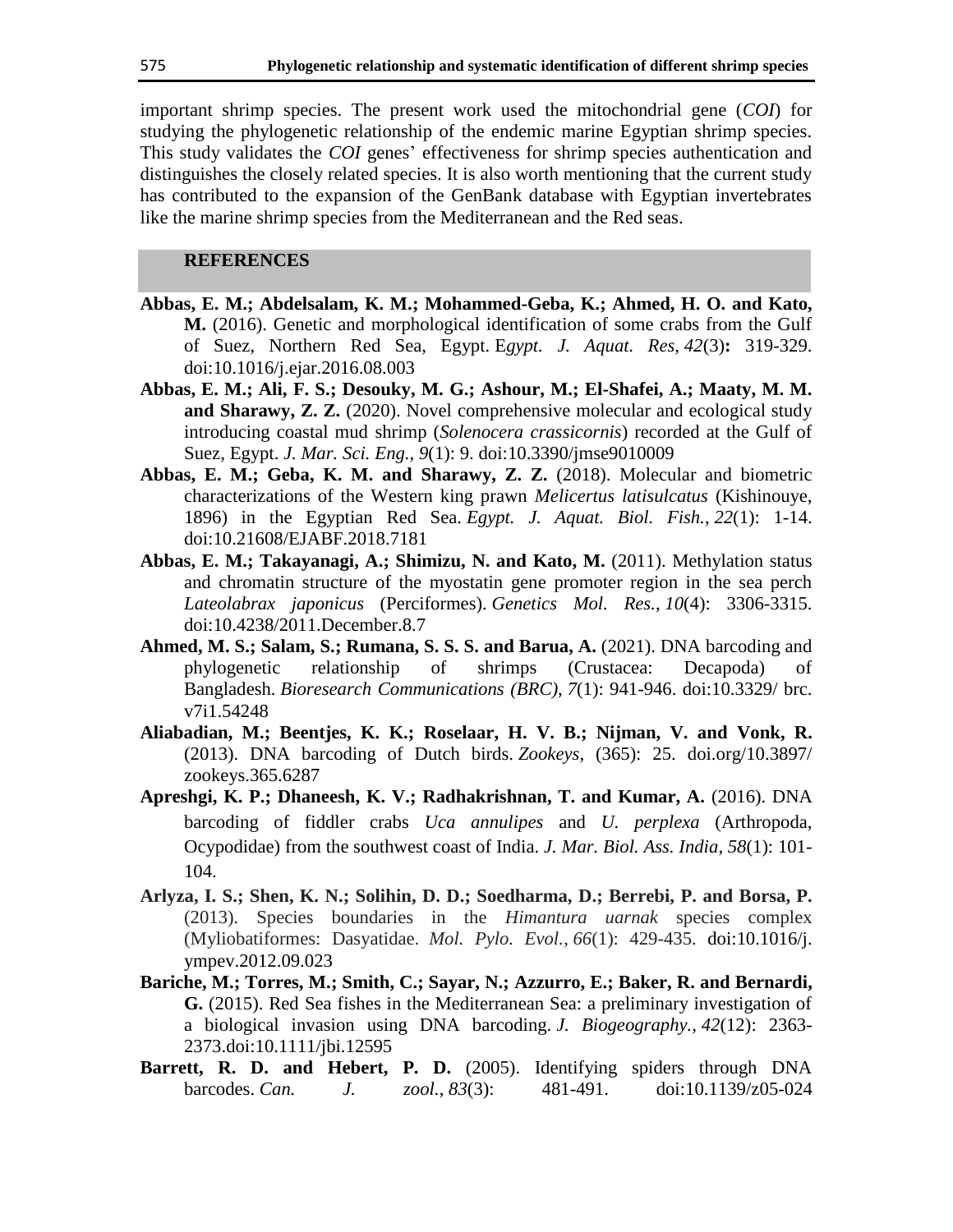- **Bilgin, R.; Utkan, M. A.; Kalkan, E.; Karhan, S. U. and Bekbölet, M.** (2015). DNA barcoding of twelve shrimp species (Crustacea: Decapoda) from Turkish seas reveals cryptic diversity. *Med. Mar. Sci.*, *16*(1): 36-45. [doi:10.12681/mms.548](https://doi.org/10.12681/mms.548)
- **Bingpeng, X.; Heshan, L.; Zhilan, Z.; Chunguang, W.; Yanguo, W. and Jianjun, W.**  (2018). DNA barcoding for identification of fish species in the Taiwan Strait. *PloS one*, *13*(6): e0198109. [doi:10.1371/journal.pone.0198109](https://doi.org/10.1371/journal.pone.0198109)
- **Blagoev, G. A.; Nikolova, N. I.; Sobel, C. N.; Hebert, P. D. and Adamowicz, S. J.** (2013). Spiders (Araneae) of Churchill, Manitoba: DNA barcodes and morphology reveal high species diversity and new Canadian records. *BMC Ecology*, *13*(1): 1-17. [doi:10.1186/1472-6785-13-44](https://doi.org/10.1186/1472-6785-13-44)
- **Carpenter, K. E. and Niem, V. H. (1998).** FAO species identification guide for fishery purposes. The living marine resources of the Western Central Pacific, Vol. 2. *FAO Library, Rome. Cephalopods, crustaceans, holothurians, and sharks*, pp. 687*-*1396.
- **Cawthorn, D. M.; Steinman, H. A. and Witthuhn, R. C.** (2012). DNA barcoding reveals a high incidence of fish species misrepresentation and substitution on the South African market. *Food Res. Inter. J.*, *46*(1): 30-40. doi[:10.1016/J.FOODRES.2011.11.01](https://doi.org/10.1016/J.FOODRES.2011.11.011)
- **Chan, T. Y.; Tong, J.; Tam, Y. K. and Chu, K. H.** (2008). Phylogenetic relationships among the genera of the Penaeidae (Crustacea: Decapoda) revealed by mitochondrial 16S rRNA gene sequences. *Zootaxa*, *1694*(3): 38-50.
- **Chanda, A.** (2013). A systematic study on genus Metapenaeus wood-mason, 1891 with special reference to extended distribution of four species from Indian water. *Inter. J. Fish. Aquat. Studies,* **2**(1): 5-16.
- **Chang, C. H.; Shao, K. T.; Lin, H. Y.; Chiu, Y. C.; Lee, M. Y.; Liu, S. H. and Lin, P. L.** (2017). DNA barcodes of the native ray‐finned fishes in Taiwan. *Mol. Eco. Resource*, *17*(4): 796-805. [doi:10.1111/1755-0998.12601](https://doi.org/10.1111/1755-0998.12601)
- **Chu, K. H.; Ho, H. Y.; Li, C. P. and Chan, T. Y.** (2003). Molecular phylogenetics of the mitten crab species in *Eriocheir, sensu lato* (Brachyura: Grapsidae). *J. Crust. Biol.*, *23*(3): 738-746. [doi:](http://scholars.ntou.edu.tw/handle/123456789/15689)[10.1651/C-2347](https://doi.org/10.1651/C-2347)
- **Dall, W.; Hill, B. J.; Rothlisberg, P. C. and Sharples, D. J.** (1990) The biology of the Penaeidae. *Adv. Mar. Biol.,* **27**: 282-306.
- **Ferrari, A.; Di Crescenzo, S.; Cariani, A.; Crobe, V.; Benvenuto, A.; Piattoni, F.; Mancusi, C.; Bonnici, L.; Bonello, J. J.; Schembri, P. J.; Serena, F.; Massi, D.; Titone, A and Tinti, F.** (2021). Puzzling over spurdogs: molecular taxonomy assessment of the Squalus species in the Strait of Sicily. *Eur. Zool. J.*, *88*(1): 181- 190. Doi[:10.1080/24750263.2020.1849436](https://www.x-mol.com/paperRedirect/1359334442020409344)
- **Folmer, O.; Hoeh, W. R.; Black, M. B. and Vrijenhoek, R. C.** (1994). Conserved primers for PCR amplification of mitochondrial DNA from different invertebrate phyla. *Mol. Mari. Biol. Biotechnology. J.*, *3*(5): 294-299.
- **Gokoglu, M. and Kaya, Y.** (2008). First record of *Melicertus hathor* (Penaeidae) from the Gulf of Antalya (Mediterranean Sea). *Mari. Biodiversity Rec. J.*, *1*. doi:10.1017/S1755267206001771
- **Hebert, P. D. N.; Stoeckle, M. Y.; Zemlak, T. S.; Francis, C. M. and Godfray, C.** (2004). Identification of birds through DNA barcodes. *PLoS biology*, *2*(10): e312. [doi:10.1371/journal.pbio.0020312](https://doi.org/10.1371/journal.pbio.0020312)
- **Hebert, P. D.; Cywinska, A.; Ball, S. L. and DeWaard, J. R.** (2003). Biological identifications through DNA barcodes. *Proc. R. Soc. Lond. B Biol. Sci.*, *270*(1512): 313-321. doi[:10.1098/rspb.2002.2218](https://doi.org/10.1098/rspb.2002.2218)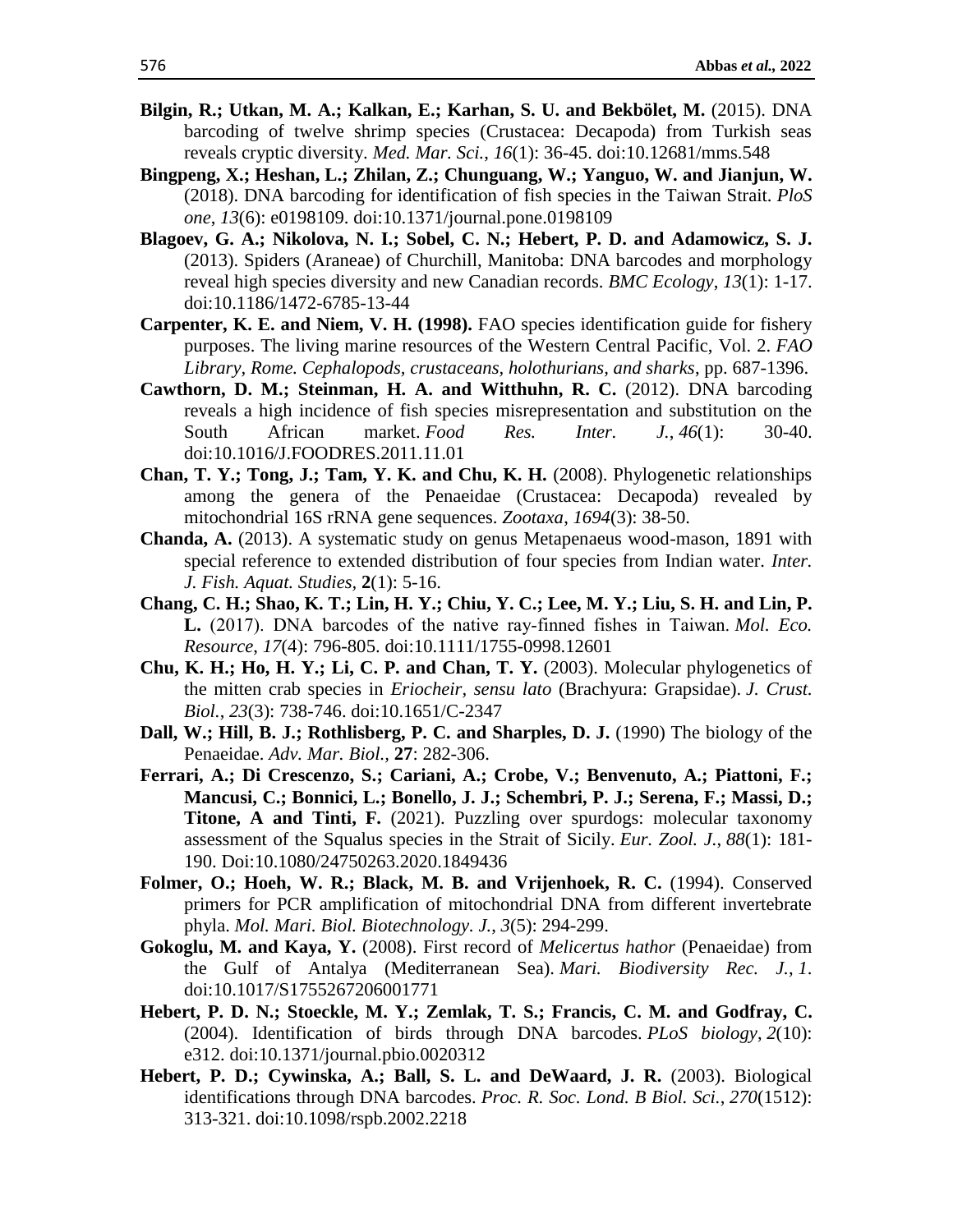- **Hogg, I. D. and Hebert, P. D.** (2004). Biological identification of springtails (Hexapoda: Collembola) from the Canadian Arctic, using mitochondrial DNA barcodes. *Can. J. Zool.*, *82*(5): 749-754. [doi:10.11646/zootaxa.2639.1.6](https://doi.org/10.11646/zootaxa.2639.1.6)
- **Holthuis, L. B.** (1980). Shrimps and prawns of the world. An annotated catalogue of species of interest to fisheries, FAO species catalogue. *FAO Fisheries Synopsis*, *125*: 1-271.
- **Hubert, N.; Hanner, R.; Holm, E.; Mandrak, N. E.; Taylor, E.; Burridge, M.; Watkinson, D.; Dumont, P.; Curry, A.; Bentzen, P.; Zhang, J.; April., J. and Bernatchez, L.** (2008). Identifying Canadian freshwater fishes through DNA barcodes. *PLoS One*, *3*(6): e2490. [doi:10.1371/journal.pone.0002490](https://doi.org/10.1371/journal.pone.0002490)
- **Hurzaid, A.; Chan, T. Y.; Mohd Nor, S. A.; Muchlisin, Z. A. and Chen, W. J.** (2020). Molecular phylogeny and diversity of penaeid shrimps (Crustacea: Decapoda) from South‐East Asian waters. *Zool. Scripta J.*, *49*(5): 596-613. [doi:10.1111/zsc.12428](https://doi.org/10.1111/zsc.12428)
- **Janzen, D. H.; Hajibabaei, M.; Burns, J. M.; Hallwachs, W.; Remigio, E. and Hebert, P. D.** (2005). Wedding biodiversity inventory of a large and complex Lepidoptera fauna with DNA barcoding. *Philos. Trans. R. Soc. Lond. B Biol. Sci., 360*(1462): 1835-1845. doi[:10.1098/rstb.2005.1715](https://dx.doi.org/10.1098%2Frstb.2005.1715)
- **Johnston, I. G. and Williams, B. P.** (2016). Evolutionary inference across eukaryotes identifies specific pressures favoring mitochondrial gene retention. *Cell Sys. J.*, *2*(2): 101-111. [doi:10.1016/j.cels.2016.01.013](https://doi.org/10.1016/j.cels.2016.01.013)
- **Karuppasamy, P. K.; Logeshwaran, V.; Priyadarshini, R. and Ramamoorthy, N.**  (2020). Molecular and Systematic Identification of Food Marine Shrimps Using mtCOI Marker from Southeast Coast of India. *Thalassas: Inter. J. Mar. Sci.*, *36*(2): 487-495. [doi:10.1007/s41208-020-00201-3](https://doi.org/10.1007/s41208-020-00201-3)
- **Kimura, M.** (1980). A simple method for estimating evolutionary rates of base substitutions through comparative studies of nucleotide sequences. *J. Mol. Evol.*, *16*(2): 111-120. Doi[:10.1007/BF01731581](https://doi.org/10.1007/BF01731581)
- **Kumar, S.; Stecher, G.; Li, M.; Knyaz, C. and Tamura, K.** (2018). MEGA X: molecular evolutionary genetics analysis across computing platforms. *Mol. Biol. Evol.*, *35*(6): 1547. doi[:10.1093/molbev/msy096](https://doi.org/10.1093/molbev/msy096)
- **Kundu, S.; Rath, S.; Tyagi, K.; Chakraborty, R. and Kumar, V.** (2018). Identification of penaeid shrimp from Chilika Lake through DNA barcoding. *Mitochondrial DNA Part B*, *3*(1): 161-165. doi:10.1080/23802359.2018.1437794
- **Liu, X. F.; Yang, C. H.; Han, H. L.; Ward, R. D. and Zhang, A. B.** (2014). Identifying species of moths (Lepidoptera) from Baihua Mountain, Beijing, China, using DNA barcodes. *Ecol. Evol. J.*, *4*(12): 2472-2487. [doi:10.1002/ece3.1110](https://doi.org/10.1002/ece3.1110)
- **Matzen da Silva, J.; Creer, S.; Dos Santos, A.; Costa, A. C.; Cunha, M. R.; Costa, F. O. and Carvalho, G. R.** (2011). Systematic and evolutionary insights derived from mtDNA COI barcode diversity in the Decapoda (Crustacea: Malacostraca). *PLoS One*, *6*(5): e19449. [doi:10.1371/journal.pone.0019449](https://doi.org/10.1371/journal.pone.0019449)
- **Perez Farfante, I. S. A. B. E. L. and Kensley, B.** (1997). *Penaeoid and sergestoid shrimps and prawns of the world. Keys and diagnoses for the families and genera*. Editions du Museum national d'Histoire naturelle, pp. 175-223.
- **Porco, D.; Bedos, A.; Greenslade, P.; Janion, C.; Skarżyński, D.; Stevens, M. I. and Deharveng, L.** (2012). Challenging species delimitation in Collembola: cryptic diversity among common springtails unveiled by DNA barcoding. *Invert. System.*, *26*(6): 470-477. doi:10.1071/IS12026